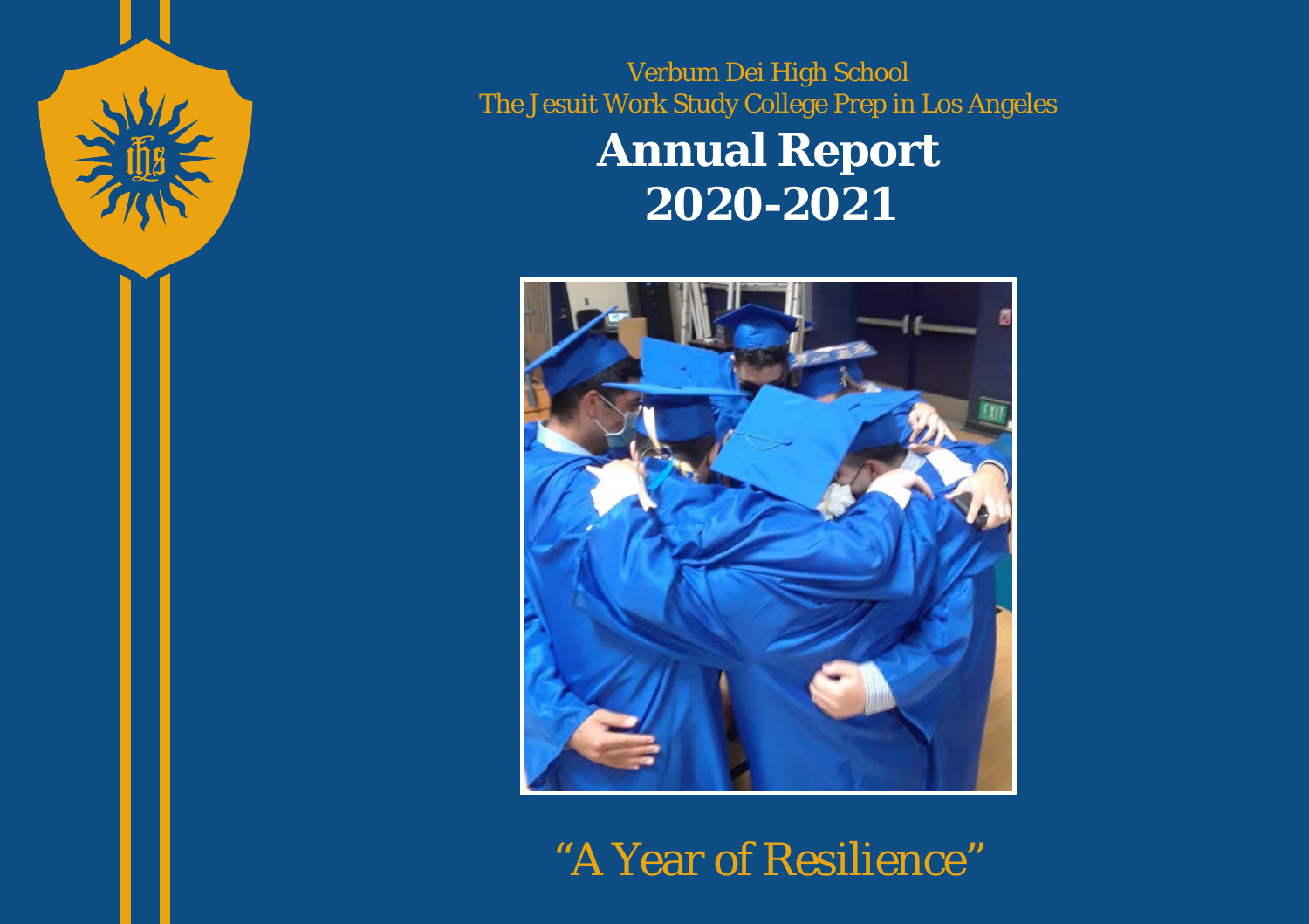# A Word from our **President**



*Rev. Stephen A. Privett, S.J. President*

Henry David Thoreau's observation, "it's not what you look at that matters, but what you see" is an apt precautionary note for one viewing Verbum Dei High School's annual report. As you look at the pictures and read the text, take the time to pause, step back and "see" the generosity of spirit and genuine concern for our boys and the future of our planet that motivates the individuals who are featured in this report. See the realization of the dictum of St. Ignatius Loyola, founder of the Jesuits, that "love shows itself more in deeds than in words." See the eager faces of our students and their families whose promising future—and that of our society-- so many of you are investing in. See the corporate partners who play a key role in the education we offer and have supported Verbum Dei through the vagaries of a workplace adversely affected by the Pandemic. If you are a recipient of this report, you are a member of the Verbum Dei Community; be sure to see a reflection of yourself and your heartfelt support for the "Watt's miracle" offering a traditional Jesuit education that blends a solid college prep curriculum and faith formation with corporate work experience to young men of color.

We want you to view this annual publication less as a "report" on accomplishments for the past year and more as a grateful celebration of the goodness, generosity and affirmation of life that fuels Verbum Dei. We want you to take a good look and "see" that without your support Verbum Dei could not "prepare young men of color to graduate from college as men-withand-for others who serve their communities and pursue a more just and humane world for all" (Mission Statement).

And, because of your overwhelming belief in our mission, we made significant progress against a key financial strategic priority of funding a risk appropriate operating reserve approximating six to twelve months of our operating budget". As of June 30, 2021, the Verbum Dei board of directors designated \$3.3MM, to a Board Designated Operating Reserve; \$1.5MM to a Board Designated Working Capital Reserve and the establishment of a Physical Plant Replacement, Reserve & Special Maintenance (PPRRSM) with a current balance of \$116k. Collectively these board designated reserves represent 8.5 months of our operating budget.

Thank you, and I pray that you "see" how grateful the entire Verbum Dei community is for you and your support of our work.

Steph A Print, 81

Stephen A. Privett, SJ President

#### **Our Mission:**

Verbum Dei is a Jesuit Catholic, Cristo Rey high school that offers young men from supportive families of limited resources a college prep curriculum, corporate work experience, and faith formation that prepare them to graduate from college as men-with-and-for-others who serve their communities and pursue a more just and humane world for all.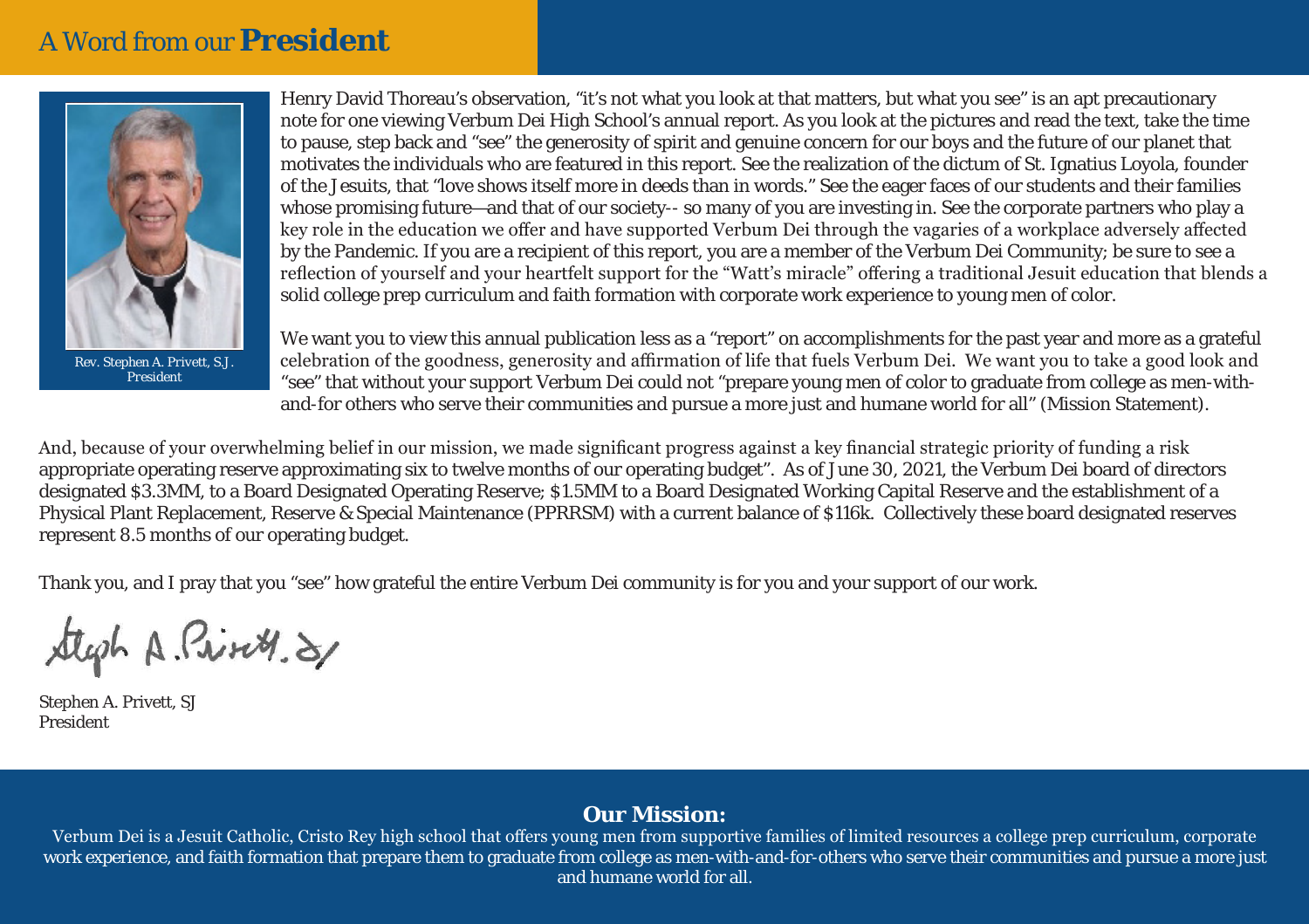# A Word from our **Chairman of the Board**



Joe Viola

When reflecting on the past year, it would be impossible to imagine where Verbum Dei High School would be without the support of so many throughout the community. From the resilience of the faculty, staff and students to the incredible support by our corporate sponsors and donors, each Verbum Dei stakeholder has truly exemplified the paramount objective of Jesuit education: "being men and women for others." Despite the headwinds we faced, the entire Verbum Dei community never lost focus on our mission, which is to provide each student with a rigorous college prep curriculum and work experience through the Corporate Work Study Program.

The positive contributions from so many, individually and collectively, fortified our future as we were able to materially fund our board designated reserves. From remote learning arrangements to vacant offices and a virtual President's Gala, there was no aspect of life at Verbum Dei left untouched by the global pandemic. Notwithstanding these challenges, Verbum Dei persevered in so many impressive ways but perhaps nothing highlights success better than the Class of 2021 maintaining a 100% graduation and acceptance rate to a

variety of esteemed colleges and universities.

While the challenges over the past two years have left an indelible mark on the Verbum Dei community, confronting those challenges head-on provided an opportunity to reflect, to reassess priorities and to double down on the importance of our mission so the challenges our world faces tomorrow can be solved by the future leaders we are educating and mentoring today.

Thank you for all you do to support Verbum Dei High School.

Sincerely,

Joe Viola

**Profile of the Verbum Dei Graduate at Graduation** Open to Growth \* Intellectually Motivated \* Spritual \* Loving \* Commited to Doing Justice \* Work Experienced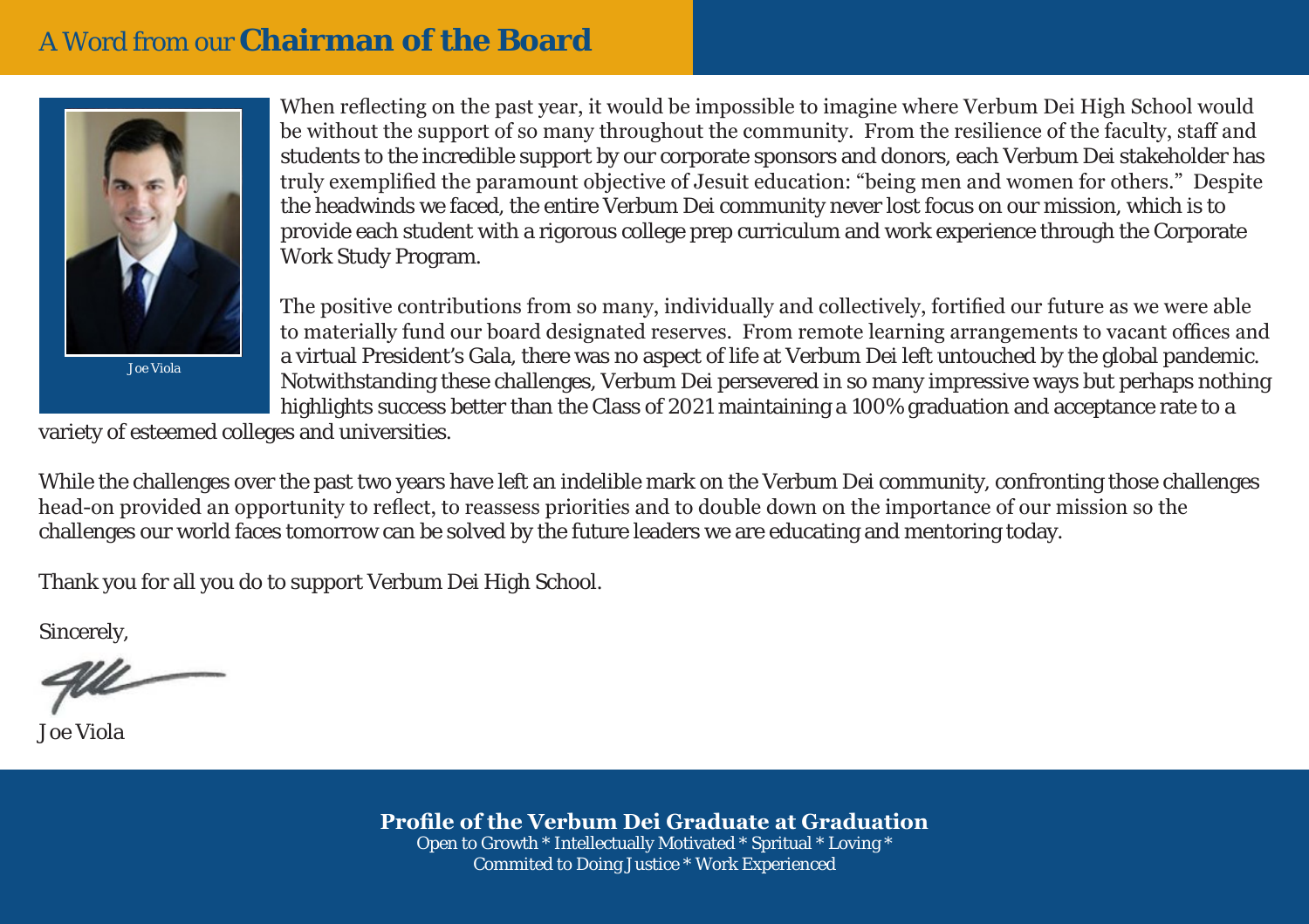#### Statement of **Activities** VERBUM DEI HIGH SCHOOL July 1, 2020 - June 30, 2021

| <b>Revenues:</b>                                |              |
|-------------------------------------------------|--------------|
| Tuition/fees                                    | \$423,421    |
| <b>Grant from Catholic Education Foundation</b> | \$412,379    |
| Contributions                                   | \$8,320,429  |
| Payroll Forgiveness & EANS                      | \$641,586    |
| Other income                                    | \$696,861    |
|                                                 | \$10,494,676 |
|                                                 |              |
| <b>Expenses:</b>                                |              |
| Education/instruction                           | \$2,369,185  |
| Administration                                  | \$1,143,482  |
| Facilities, maintenance and depreciation        | \$883,818    |
| Student activities and support services         | \$462,268    |
| <b>CWSP</b>                                     | \$545,269    |
|                                                 | \$5,404,022  |
|                                                 |              |
| <b>Contributions:</b>                           | Total        |
| Individual gifts                                | \$5,048,884  |
| Corporate gifts                                 | \$561,386    |
| Foundation grants                               | \$1,949,149  |
| Religious                                       | \$214,270    |
| Events                                          | \$546,740    |
|                                                 | \$8,320,429  |
|                                                 |              |
| <b>Cash Balances:</b>                           |              |
| PPRRSM                                          | \$116,000    |
| <b>Working Capital Reserve</b>                  | \$1,500,000  |
| <b>Board Designated Reserve</b>                 | \$3,300,000  |
| <b>Restricted Cash</b>                          | \$835,149    |
| <b>Board Designated LT Investment</b>           | \$450,000    |
| <b>Deferred Revenue</b>                         | \$37,244     |
| <b>Unrestricted Cash</b>                        | \$2,599,638  |

\$8,838,031

**Contributions 79%**

**Payroll Forgiveness & EANS 6%**

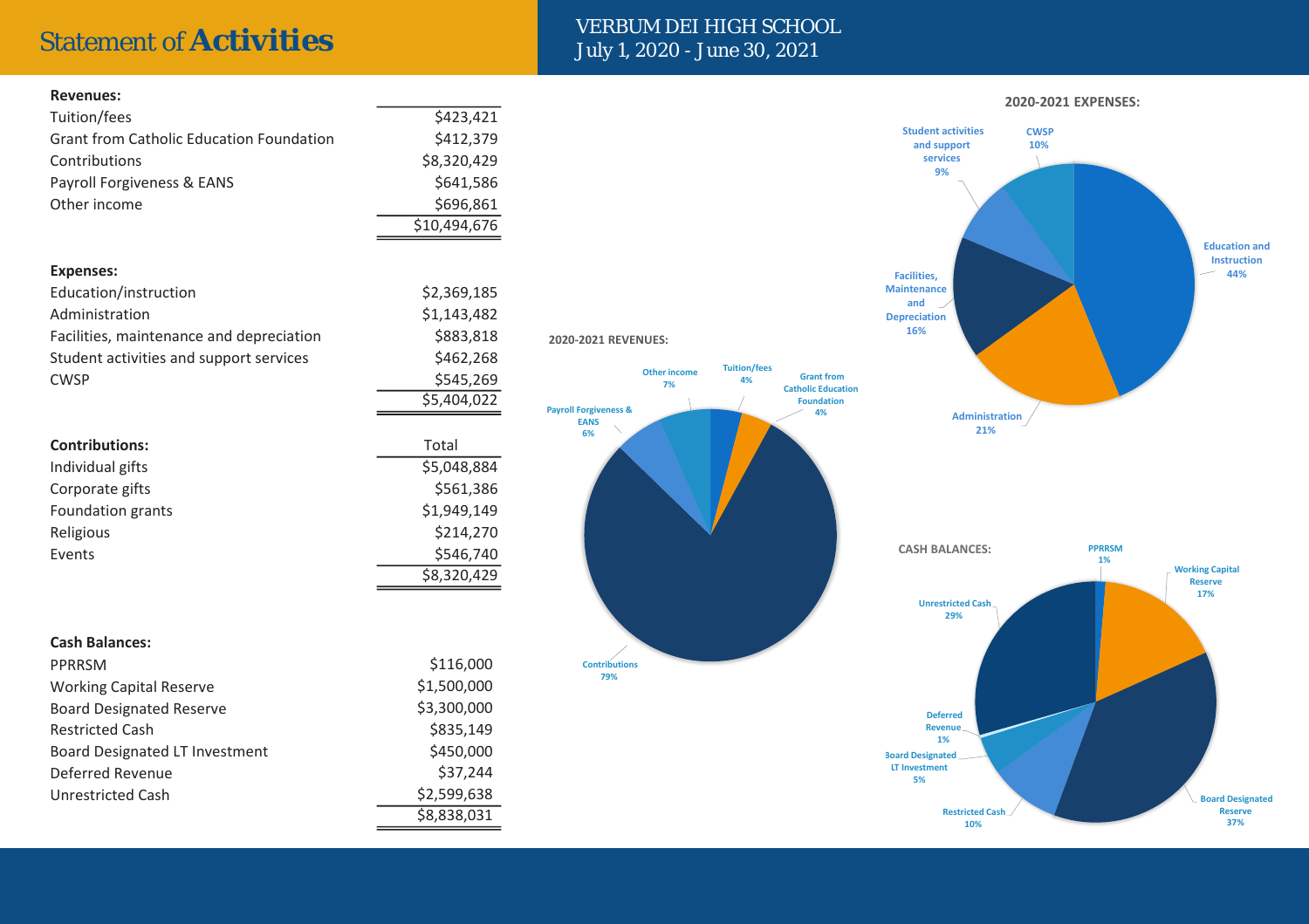# Year in **Review**

This has proven to be a remarkable year and we are so proud of the strides our gentlemen have made academically, professionally, and spiritually. The community, staff, faculty, volunteers, students, and parents really stepped up to the plate for the 2020-2021 academic year and will leave an indelible mark of resilience. Yet, as you well know, Verbum Dei High School would not be where it is today without the caring, concern and support of donors like you.

#### **Success Despite Remote Learning**

Notwithstanding the challenges put forth to the gentlemen of Verbum Dei this past year student GPA's were above average with 93% achieving over a 2.0 during remote learning. Despite remote learning we were able to hold

drive by award ceremonies to honor these successes and held graduation on campus in June to celebrate the resilient class of 2021.



#### **President's Gala**

On March 11th, Verbum Dei hosted its first-ever virtual President's Gala in support of our Resilience Fund— funds for the CWSP revenue lost because of the pandemic, for required PPE's, and for additional scholarship support for our families. With over 200 logins and many of those having multiple guests watching from each device we had to over 600 individuals tune in and raised over \$400,000! The highlight of the night was Board member

Dr. Frank Luntz's live Q&A with a few seniors and alumni. They spoke about the challenges of living through a pandemic and social injustice while still doing well in school and adjusting to remote learning.



### **Commitment Day**

On May 19th we held our annual Commitment Day Celebration virtually. The students were able to get creative and announce where they were furthering their education while also thanking their parents, teachers, Adopt-A-Student parents, Corporate Work Study supervisors and anyone who aided them in reaching their goals.

The Class of 2021 got into more prestigious universities than ever before and had more scholarship offers than ever before despite the previous 15 months of remote learning and the challenges that lay in applying during a virtual year. We had many students choosing between schools that they never would have dreamed about attending. Amid their quest to become men for others they had to finish their high school careers showing a resilience they did not know they had. With the world changing around them the still had a college acceptance rate of 100%.



**To learn more about how you can support Verbum Dei, please contact: Paul Hosch at (323) 564-6651 Ext. 5100, phosch@verbumdei.us**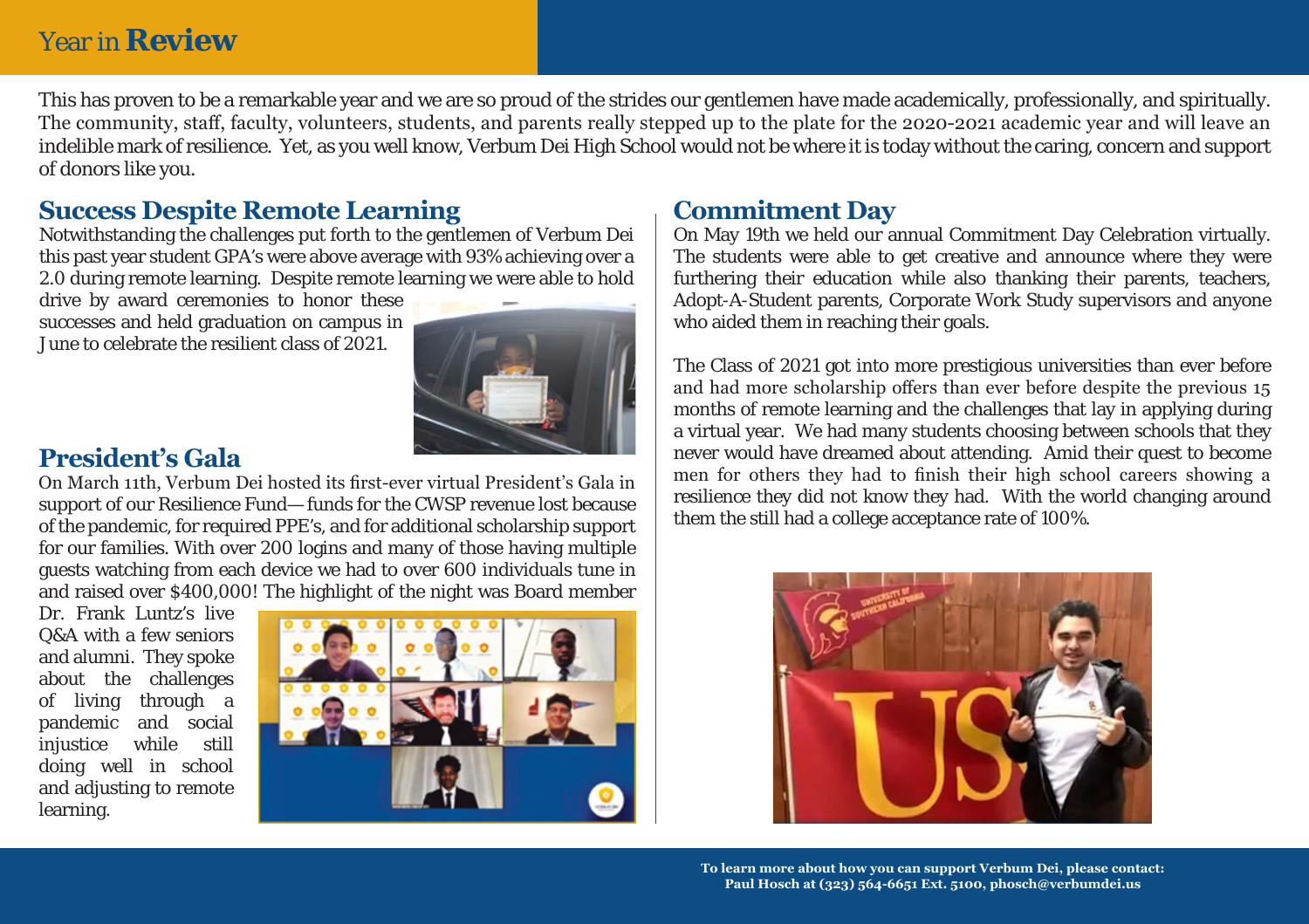# Class of 2021 **College Acceptances**

Anderson University Arcadia University Arizona State University-Tempe Boston College Bowling Green State University-Main Campus Bucknell University California Baptist University California College of the Arts California Lutheran University California Polytechnic State University-San Luis Obispo California State Polytechnic University-Pomona California State University-Bakersfield California State University-Channel Islands California State University-Chico California State University-Dominguez Hills California State University-East Bay California State University-Fresno California State University-Fullerton California State University-Long Beach California State University-Los Angeles California State University-Northridge California State University-Sacramento California State University-San Bernardino California State University-Stanislaus Cerritos College Champlain College Chapman University Clemson University Cleveland State University College of the Holy Cross Colorado State University-Fort Collins Concordia University-Irvine Connecticut College DePaul University Drexel University Earlham College East Los Angeles College El Camino Community College District Fisher College Fresno Pacific University George Fox University George Mason University Georgetown University Georgia State University Gonzaga University Grand Canyon University-Traditional Campus Hawaii Pacific University Howard University

Humboldt State University Kansas State University Kennebec Valley Community College La Sierra University Los Angeles Southwest College Louisiana State University Loyola Marymount University Loyola University Chicago Lycoming College Marist College Marquette University Marymount California University Maryville University of Saint Louis Menlo College Michigan State University Morehouse College North Carolina A & T State University Northern Arizona University Ohio University-Main Campus Oregon State University Otis College of Art and Design Pace University Pennsylvania State University-Main Campus Pepperdine University Pomona College Purdue University-Main Campus Regis University Sacramento City College Saint Johns University Saint Louis University San Diego State University San Francisco State University San Jose State University Santa Clara University Santa Monica College Seattle University Southern Utah University Southwestern Adventist University St John's University-New York Syracuse University Texas Christian University The University of Arizona The University of Texas at San Antonio Universal Technical Institute University of California-Berkeley University of California-Davis University of California-Irvine University of California-Los Angeles

University of California-Merced University of California-Riverside University of California-San Diego University of California-Santa Barbara University of California-Santa Cruz University of Illinois at Chicago University of La Verne University of Michigan-Ann Arbor University of Nevada-Las Vegas University of New Haven University of Notre Dame University of Oregon University of Redlands University of San Diego University of San Francisco University of Southern California University of the Pacific University of the West University of Wisconsin-Madison Walla Walla University Washington Adventist University West Virginia University Whittier College Woodbury University



# **Board Members**

#### **Verbum Dei High School - Advisory Board 2020-2021**

**Mr. Joe Viola (Chair)**  COO Crescent Capital

**Mr. Jamal Adams** Teacher Loyola High School

**Rev. Stephen Barber, S.J.** Minister Loyola Jesuit Community

**Ms. Moira Conlon** President Financial Profiles

**Mr. Larry Garcia** Retired Board Consultant

**Mr. Thom Gasper** Assistant Superintendent Department of Catholic Schools

**Mr. John Heffernan** Heffernan & Boortz Newport Beach

**Mr. Collin Hinds** Partner, Strategic Partnerships SMOOTHER

**Mr. Jeff Kearns** Vice President Kearns and Associates

**Dr. Frank Luntz** Founder & President FIL, Inc.

**Eileen Mancera** Managing Director, Head of Sales and Marketing Post Advisory Group

**Ms. Debra Martin** VP for Administration & Finance Mount St. Mary's University

**Rev. Stephen Privett, S.J.** President Verbum Dei High School

**Mr. David Seidner** Principal Cardinal Development Company

**Mr. Bill Slocum** Vice President for Mission Advancement Loyola High School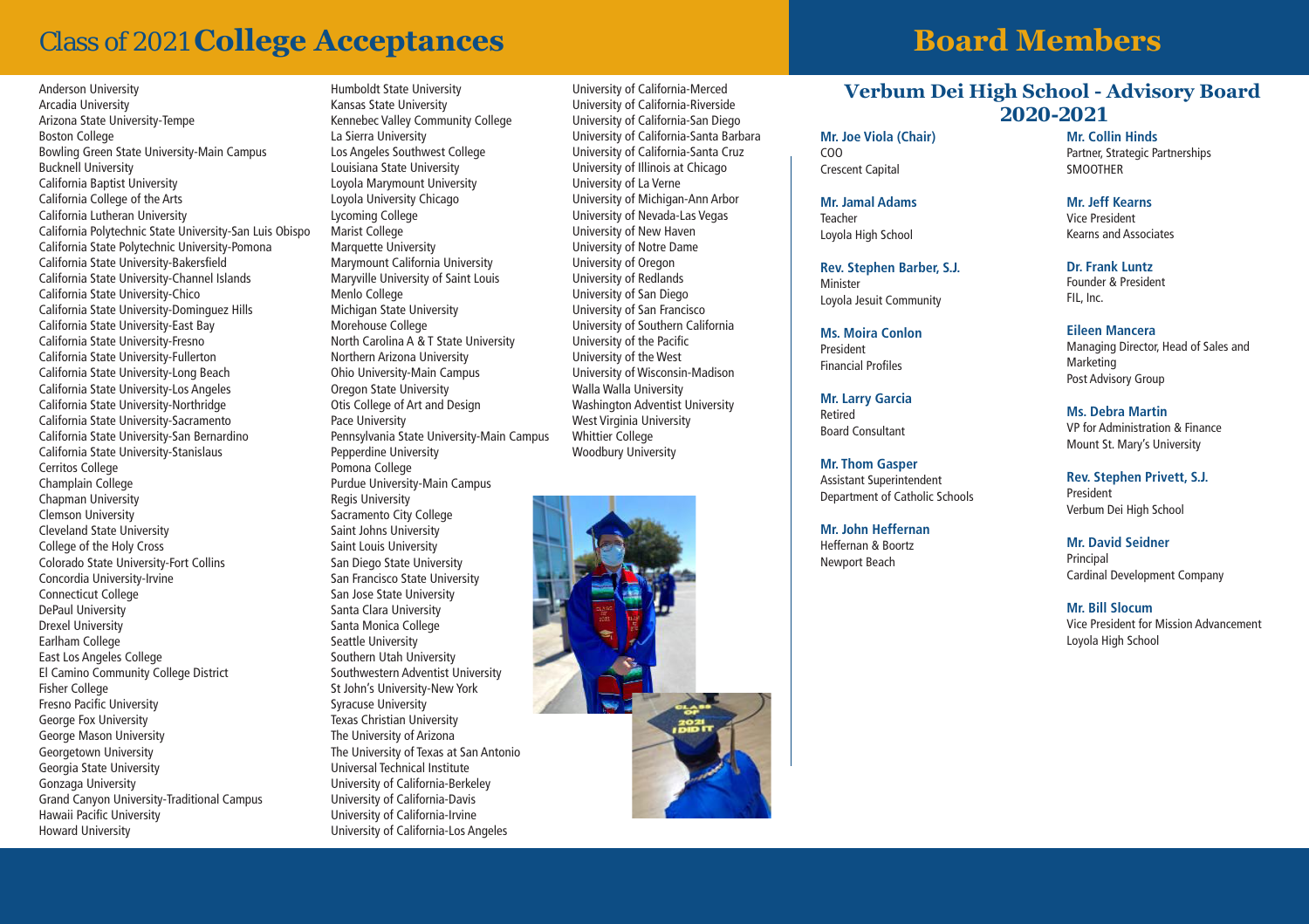## **In Memory Of**

**Verbum Dei is as strong as we are today due to two members of our community that we lost and were honored at our Annual President's Gala. With Scholarships created in their names, they are still supporting VDHS with their legacies.**

#### **Richard Wellington "Jack" Lasater II**

For the past 15 years, Foley and Lardner, where Jack was a partner, has provided student internships for over 50 motivated young men. Jack took special pleasure in mentoring Verbum Dei students. He was their champion and helped them grow from timid freshmen to confident college-bound graduates. Until recently, he attended every Verbum Dei graduation and treated students to an annual "end of year lunch" at the California Club to talk about colleges. He also helped some of the students apply to Stanford University.



Jack lived his life as a "man for others." He was a quiet champion for many people who are better in their station in life because they met him. Jack's death is a loss for the Verbum Dei family, but his generous spirit will always be remembered and continue to have a lasting impact on the school through The Jack Lasater Scholarship Fund.

#### **Gary Philips**

For nearly 15 years, Gary was in support of Verbum Dei High School personally and through his firm, Phillips & Associates. In fact, were it not for Gary's advice, Verbum Dei very likely would have closed without his vital tutelage on how to safely navigate cutting \$1,000,000 out of a \$4,000,000 budget during a very trying time while keeping the school open and functioning. Further, Gary went out of his way to help develop the Mission Advancement Office through his time, talents, and finances. He specifically mentored members of the Mission Advancement Office for over ten years



helping them grow to raise the largest funds in school history while maintaining some of the highest donor retention rates in the industry.

Gary exemplified a "man with and for others" to all he met. He always made himself available to the staff with a warm smile and a kind word at Verbum Dei and many, many other organizations all across Los Angeles and Orange County. The phrase, "Let's ask Gary," has been uttered in many a Development Office all across Southern California and it truly saddens us all that we can no longer. Yet, by his example, Verbum Dei High School will continue the spirit of his support by helping Verbum Dei students through The Gary Philips Scholarship Fund.